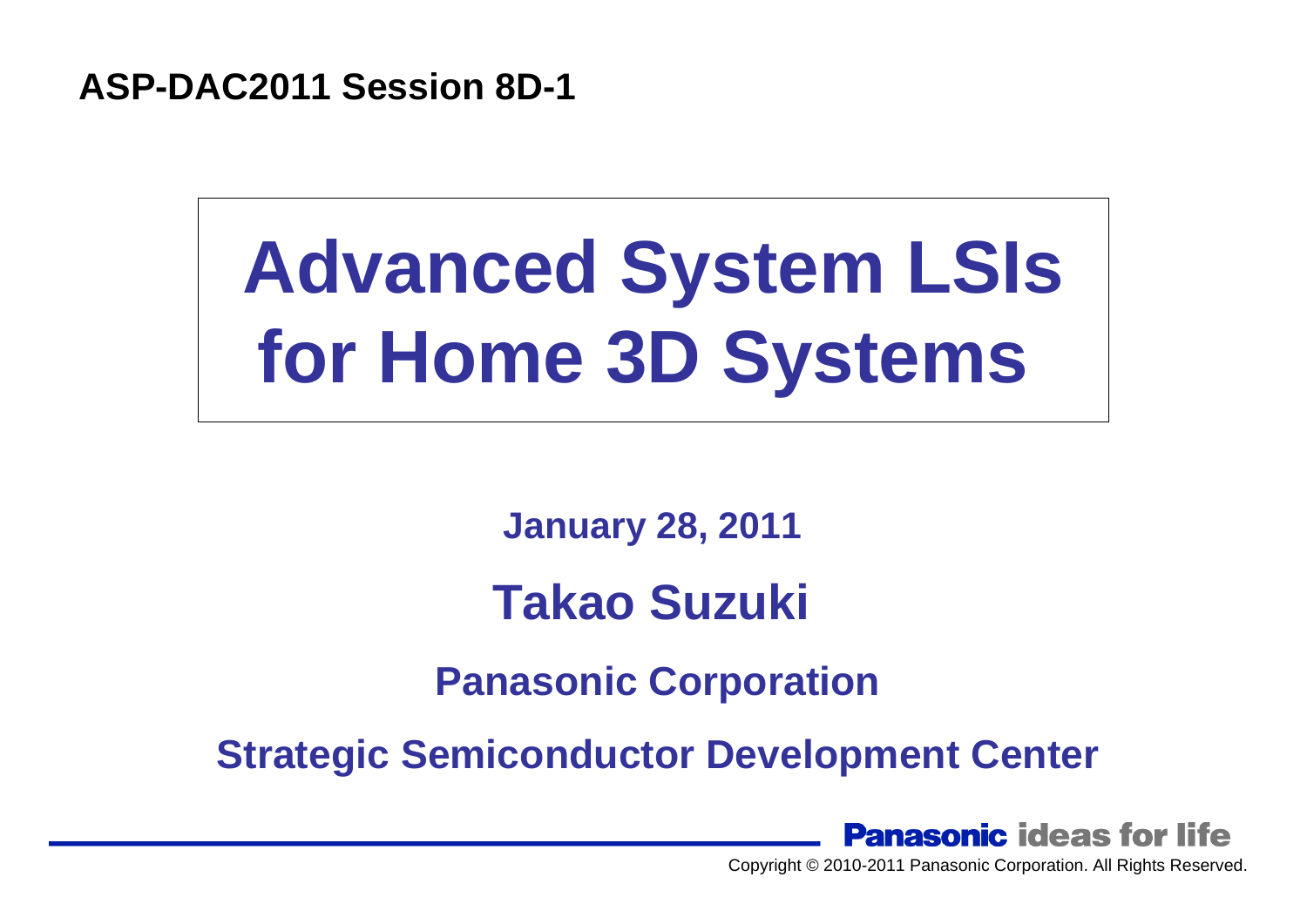## **Agenda**

- **1. Overview of 3D Systems**
	- **Principles of 3D Imaging**
	- **Frame Sequential Method**
- **2. Advanced System LSIs for Home 3D**
	- **Integrated Platform UniPhier**
	- **System LSIs for 3D TV and Blu-ray 3D**
- **3. Supporting Technologies and Our Efforts**
	- **Realization of MPEG-4 MVC Decoding**
	- **Efficiency of System LSIs for Blu-ray Recorders**
	- **System Emulators**
- **4. Conclusion**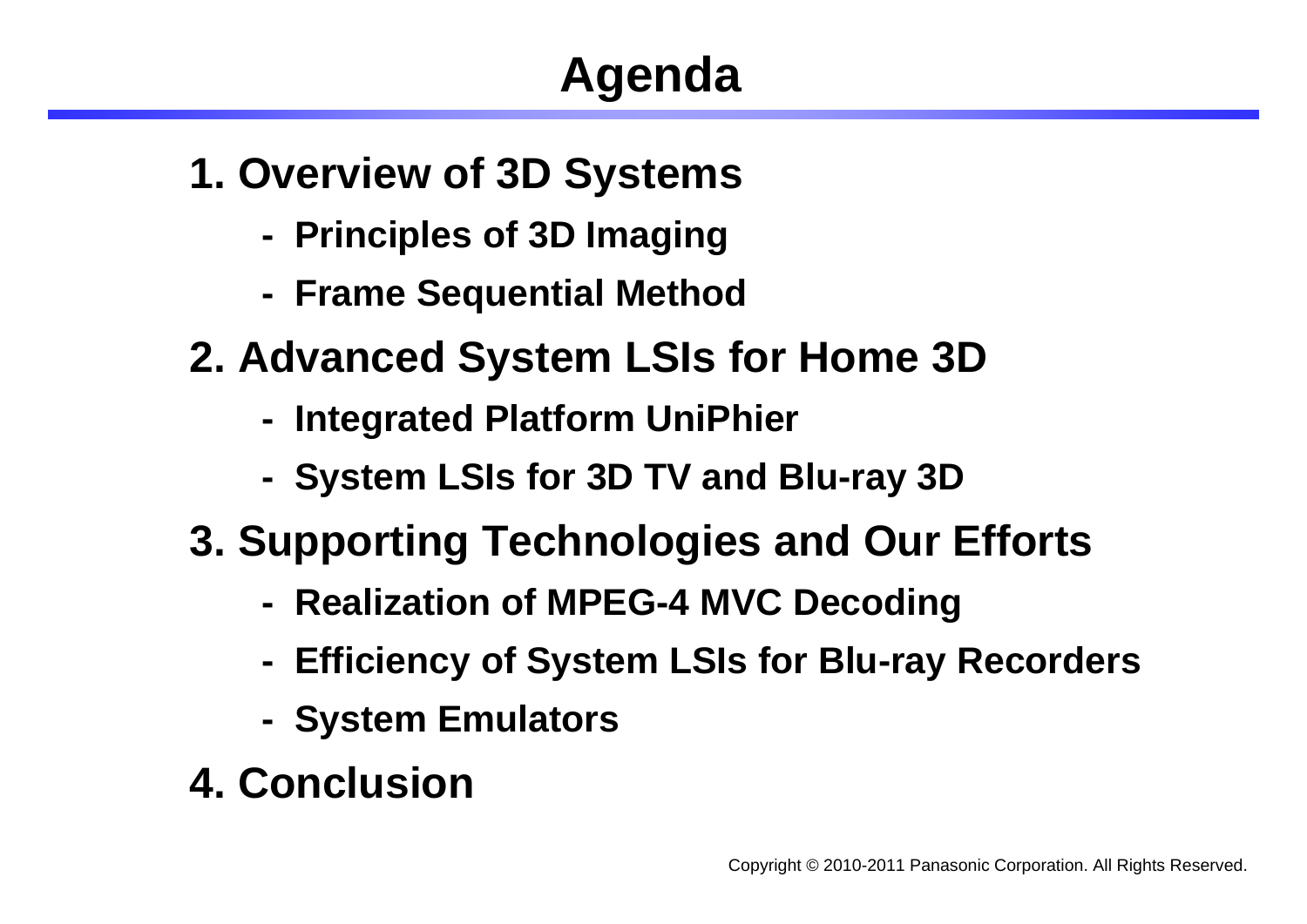## **Principles of 3D Imaging**

**Our brains synthesize 3D image from parallax** 

**=> Difference between images on the left and right eyes**

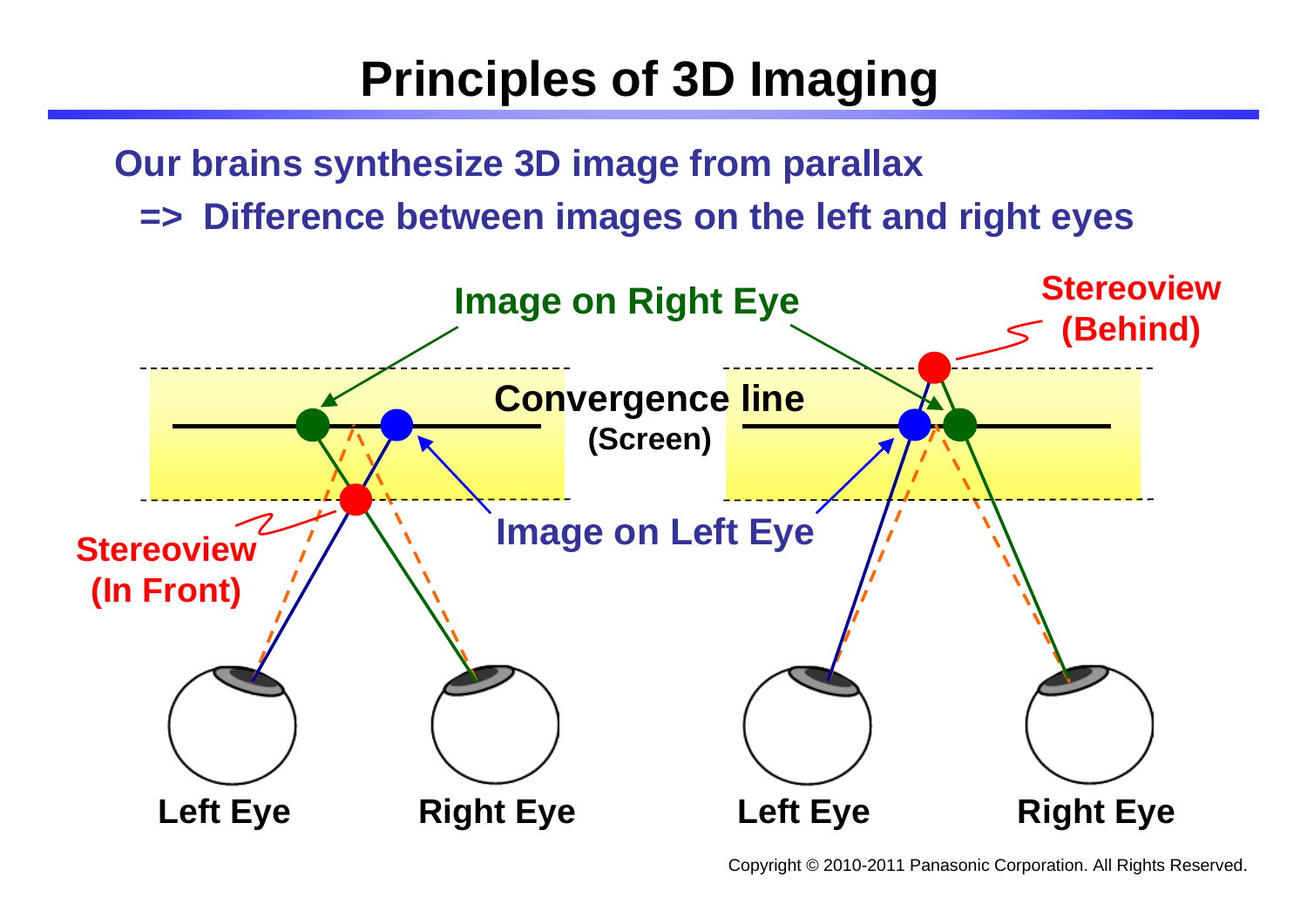## **Eyeglasses Approaches for Theater**

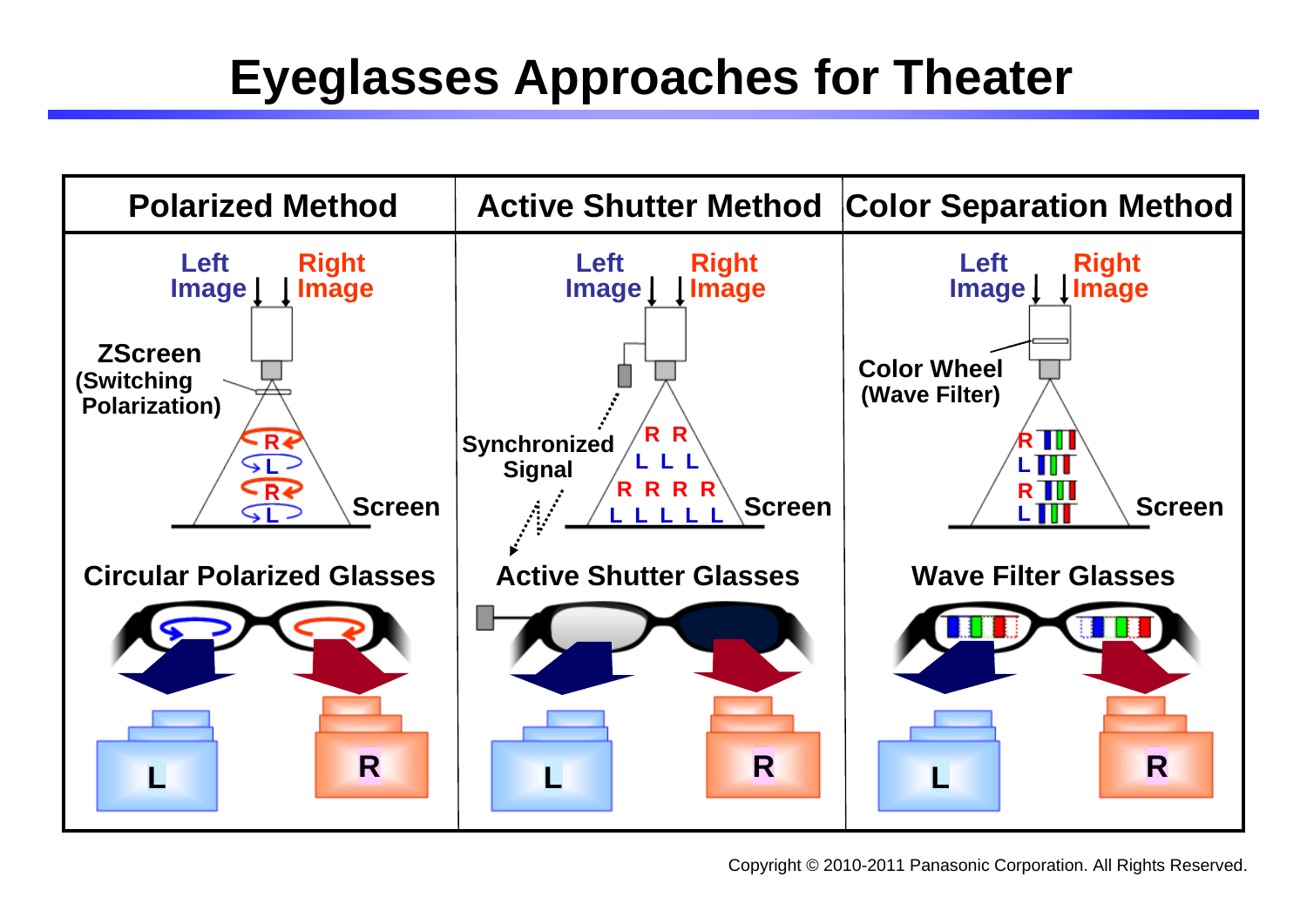## **Home 3D System Using Frame Sequential Method**

#### **Full HD 3D system components :**

- ・ **Blu-ray 3D device (MPEG-4 MVC-compliant)**
- ・ **3D plasma TV (2x speed display)**



Copyright © 2010-2011 Panasonic Corporation. All Rights Reserved.

・**HDMI version 1.4**

・ **Active shutter glasses**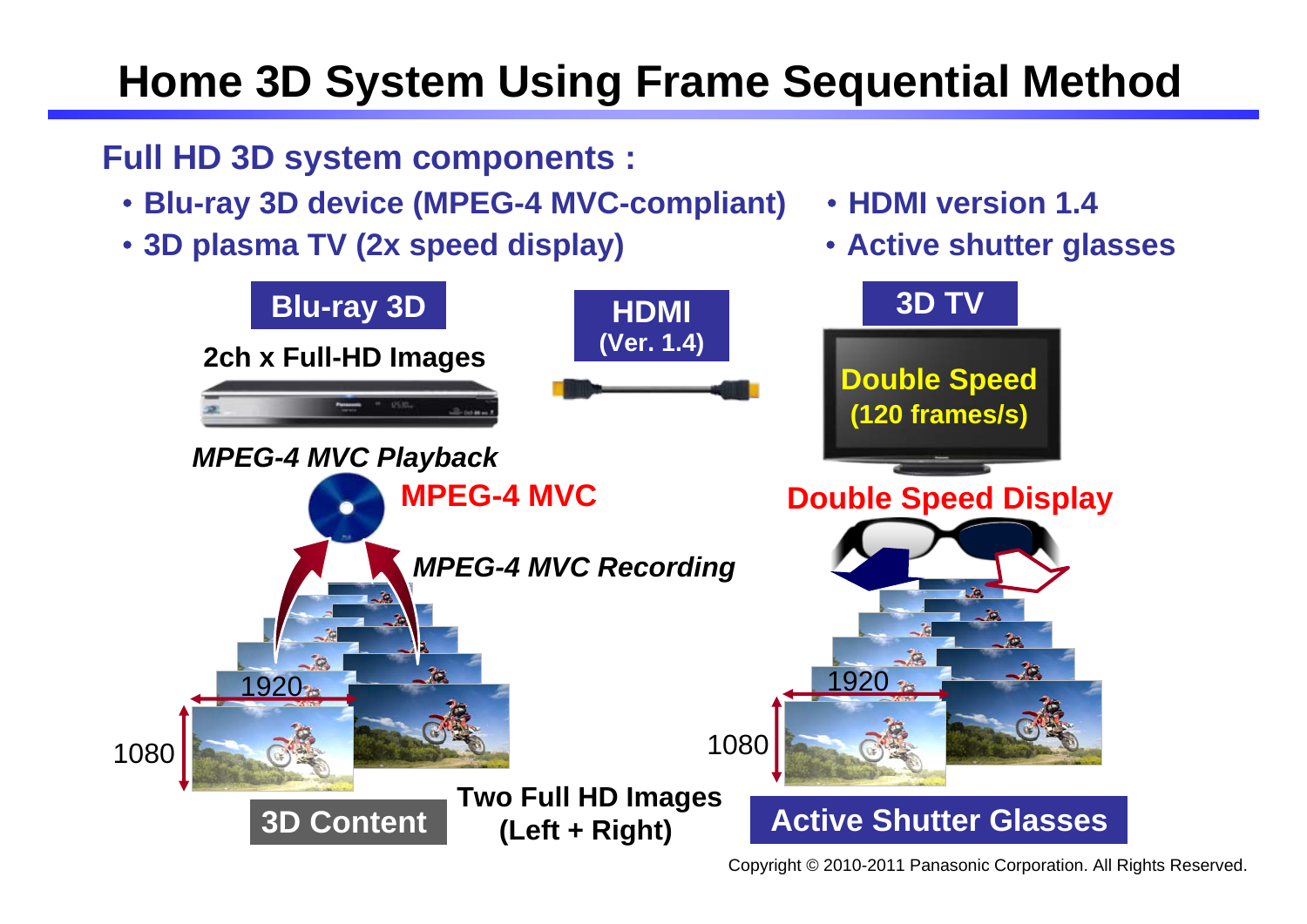## **Overview of Home 3D System Using 3D LSIs**

#### **3D technologies were implemented into a suite of system LSIs**

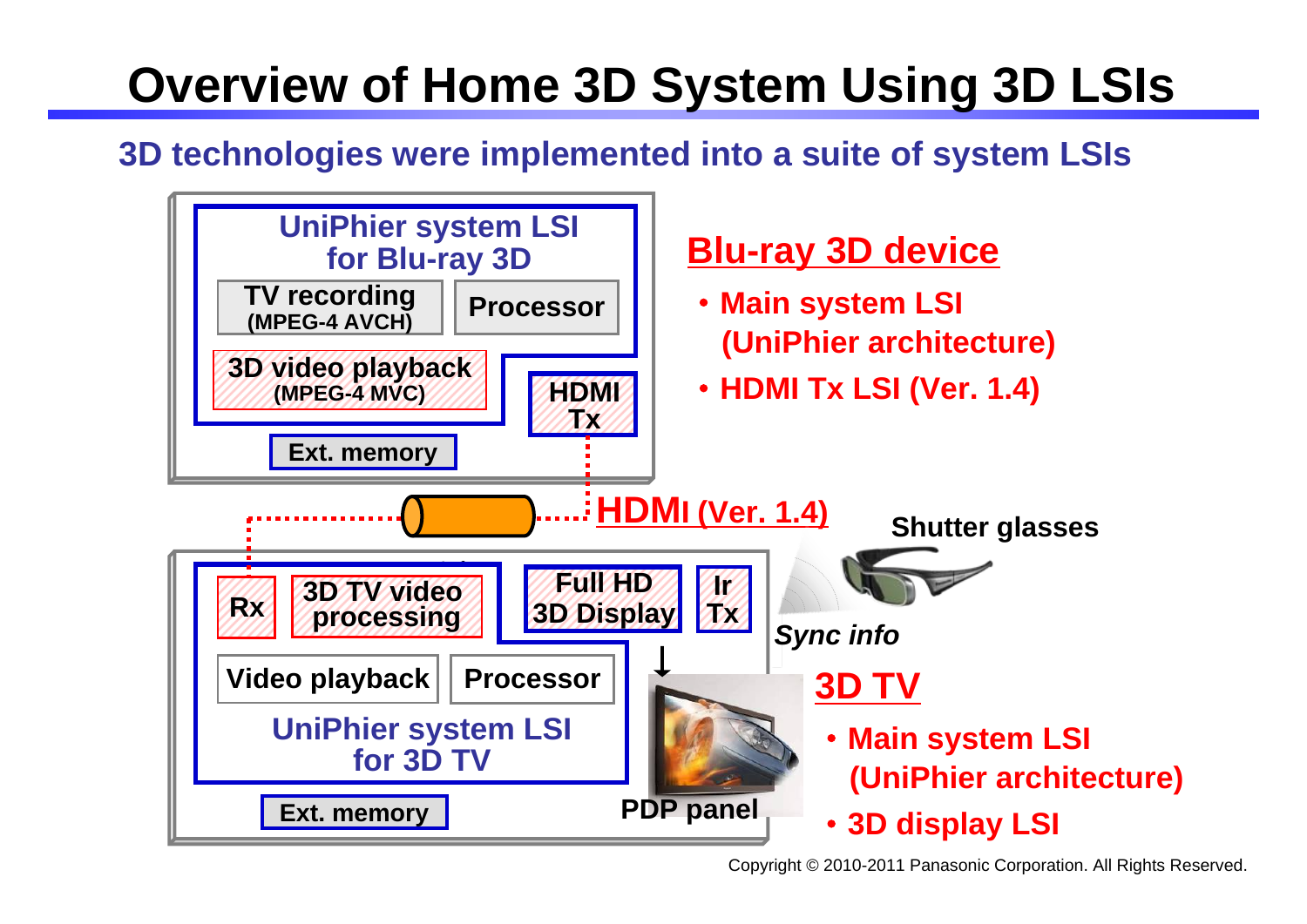## **Structure of UniPhier Platform**

**UniPhier is built from a software and a hardware platform UniPhier system LSIs are based on the same architecture**

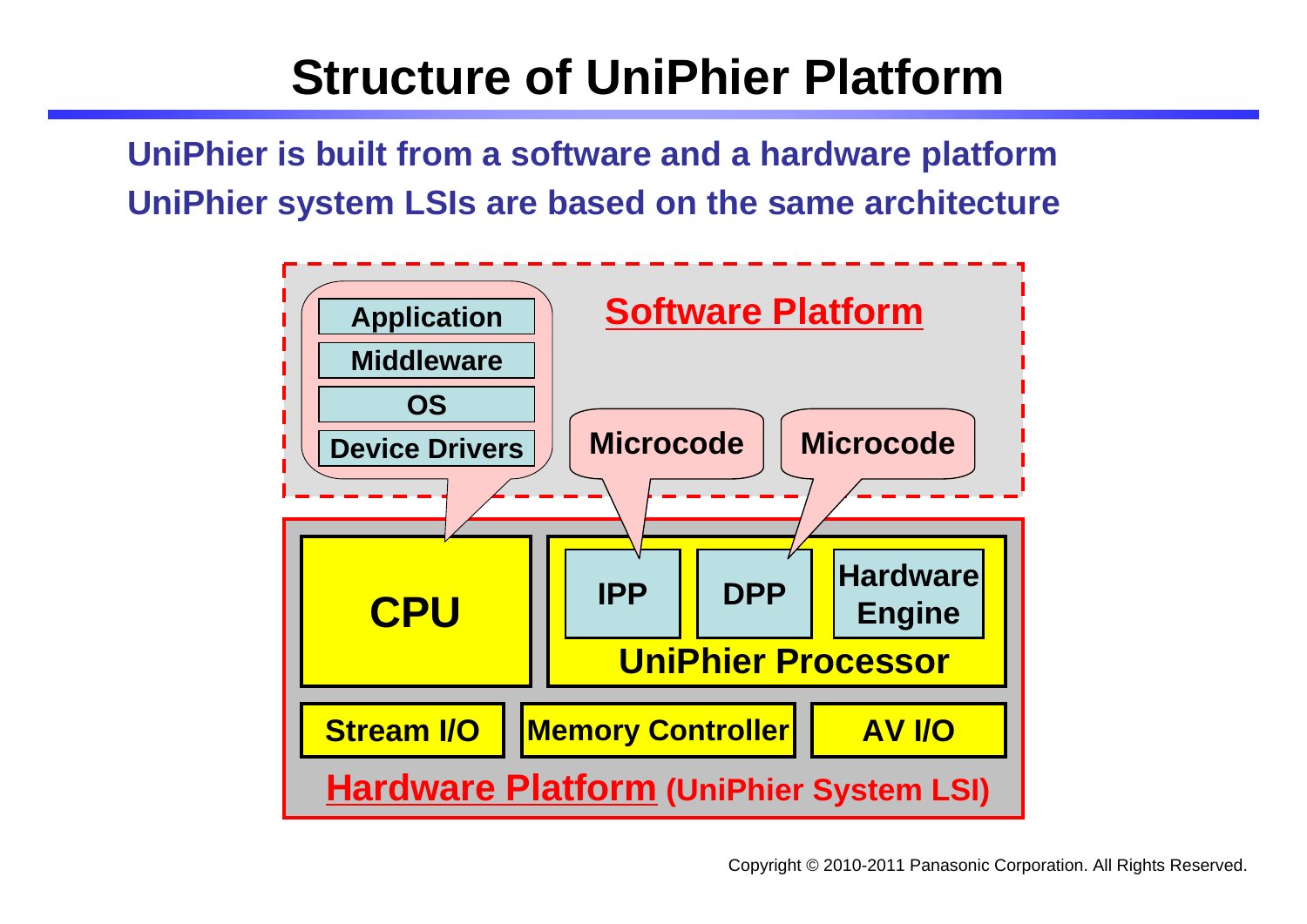## **Structure of UniPhier Processor**

**The UniPhier processor is the key module for media processing 3D MPEG4-MVC function was achieved by using these mechanism**



**for sequential operation for parallel processing**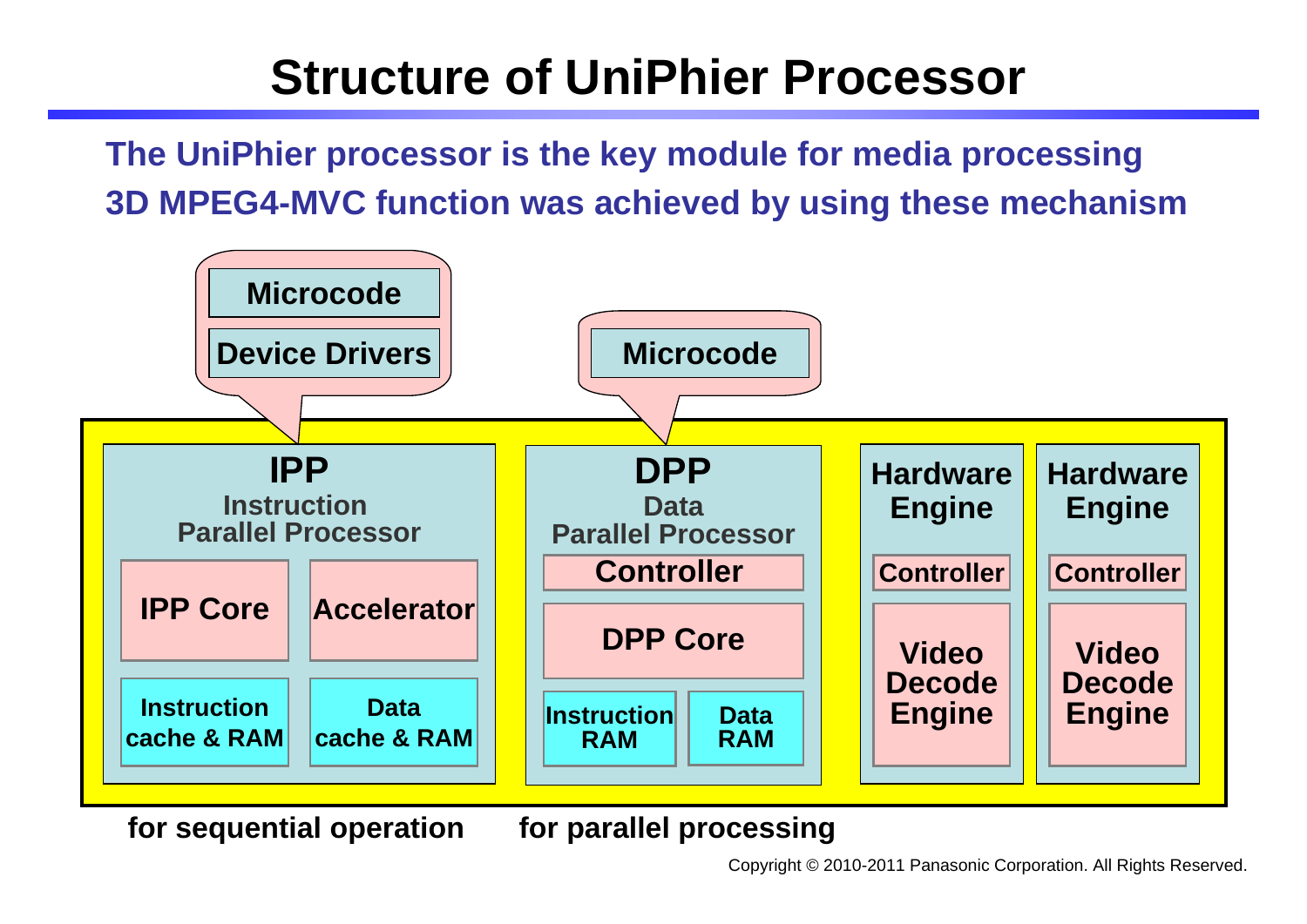## **Structure of System LSI for 3D TV**

### **The main LSI is based on the UniPhier architecture. 3D Video**



- ・ **Supports multiple 3D signal formats**
	- **For broadcasting**
	- **For storage devices**
- ・ **3D graphics / 3D OSD overlay**
- ・ **3D high-quality pictures**
- ・ **High-performance processor @600 MHz**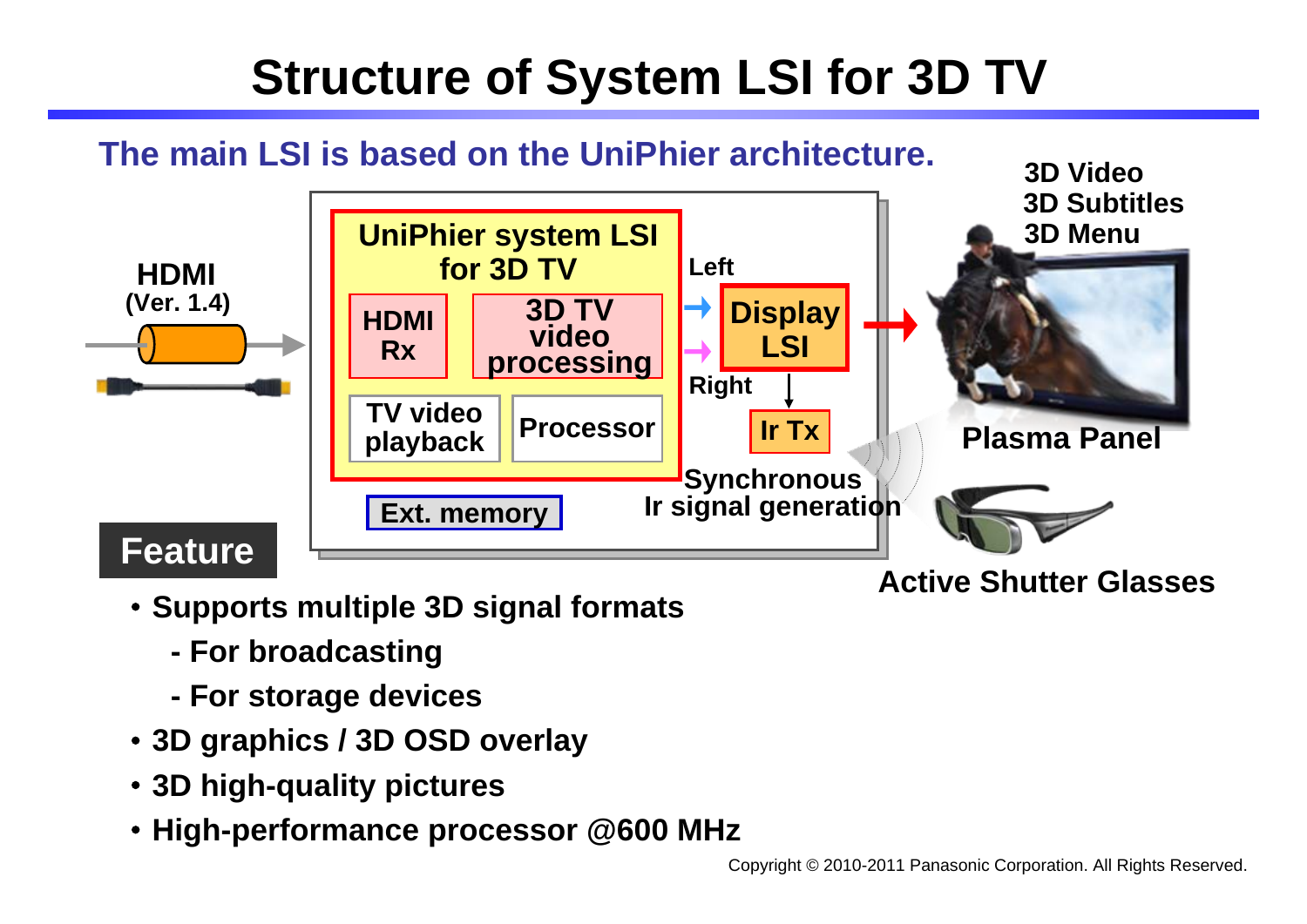## **Structure of 3D Blu-ray Recorder/Player**

#### **1-chip solution for Blu-ray recorder with 3D support, achieving compact chassis and low power**

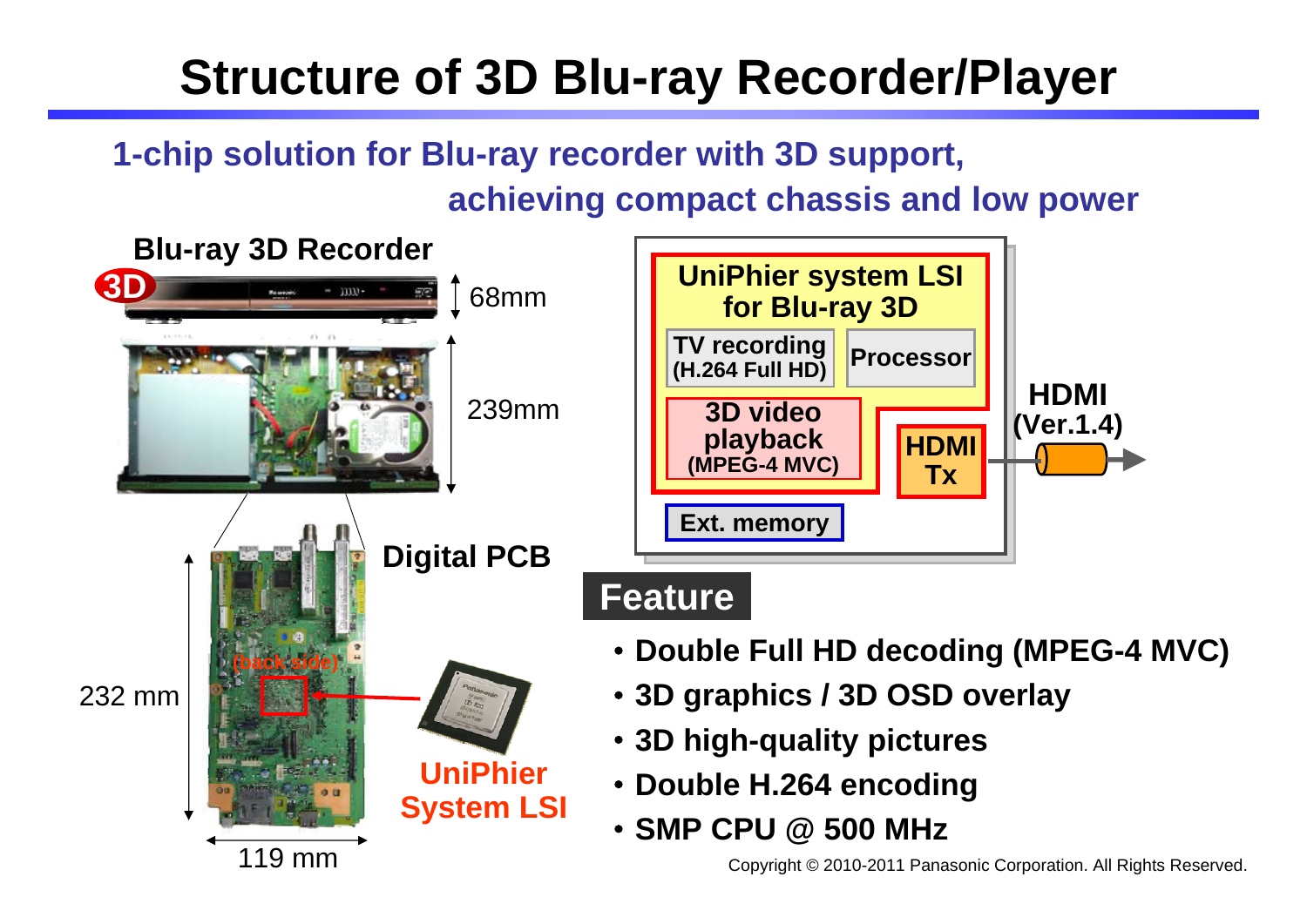## **Overview of HDMI LSI**

#### **HDMI LSI transmits 3D data with copyright protection**



- ・ **HDMI 1.4a compliant**
	- **Support for Blu-ray 3D formats**
	- **Max transfer rate: 2.25 GHz x 3ch**
- ・ **Encryption : HDCP Ver1.4**
- ・ **Multiple 3D formats available**
	- **Frame sequential, side-by-side,**
		- **line-by-line, etc.**

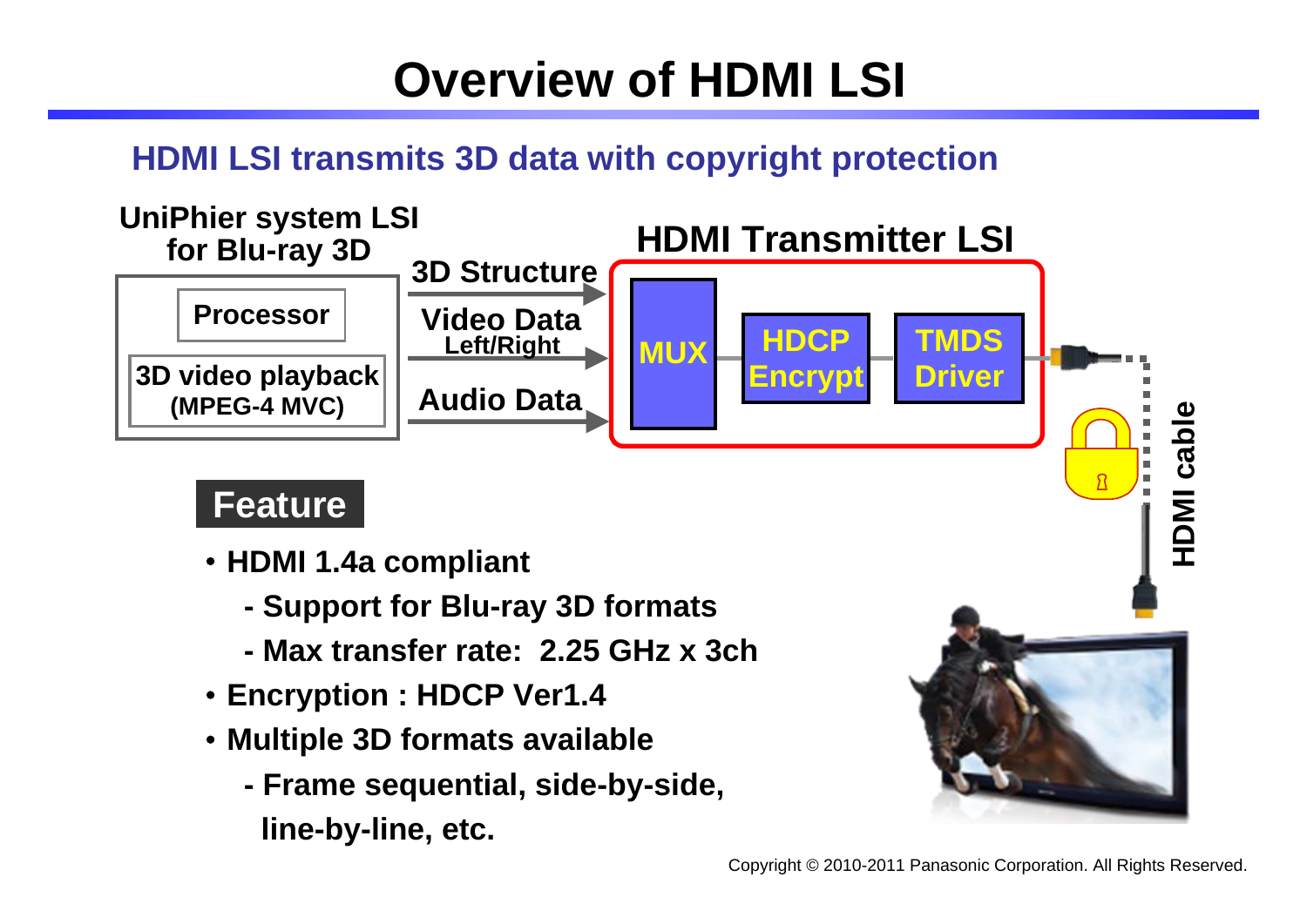## **Overview of MPEG-4 MVC Processing**

**Expansion of MPEG-4 AVC spec; reduced data size of 3D content.** 

**Maintains compatibility with legacy players; 2D playback on left video.**

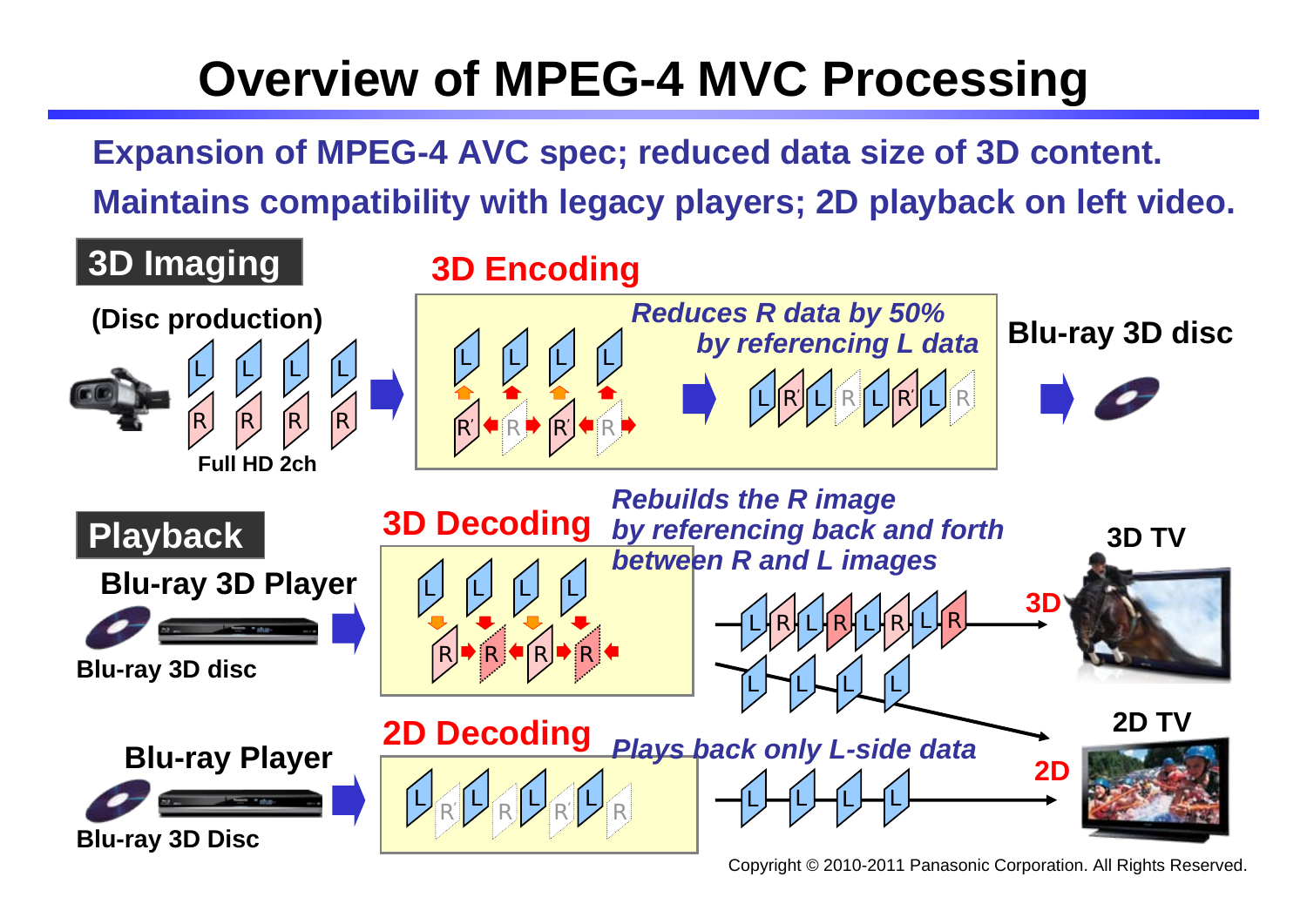#### **MPEG-4 MVC with Hardware Engine and Software Processing**

#### **MPEG-4 MVC decoding was achieved**

**through a combination of hardware and software processing**

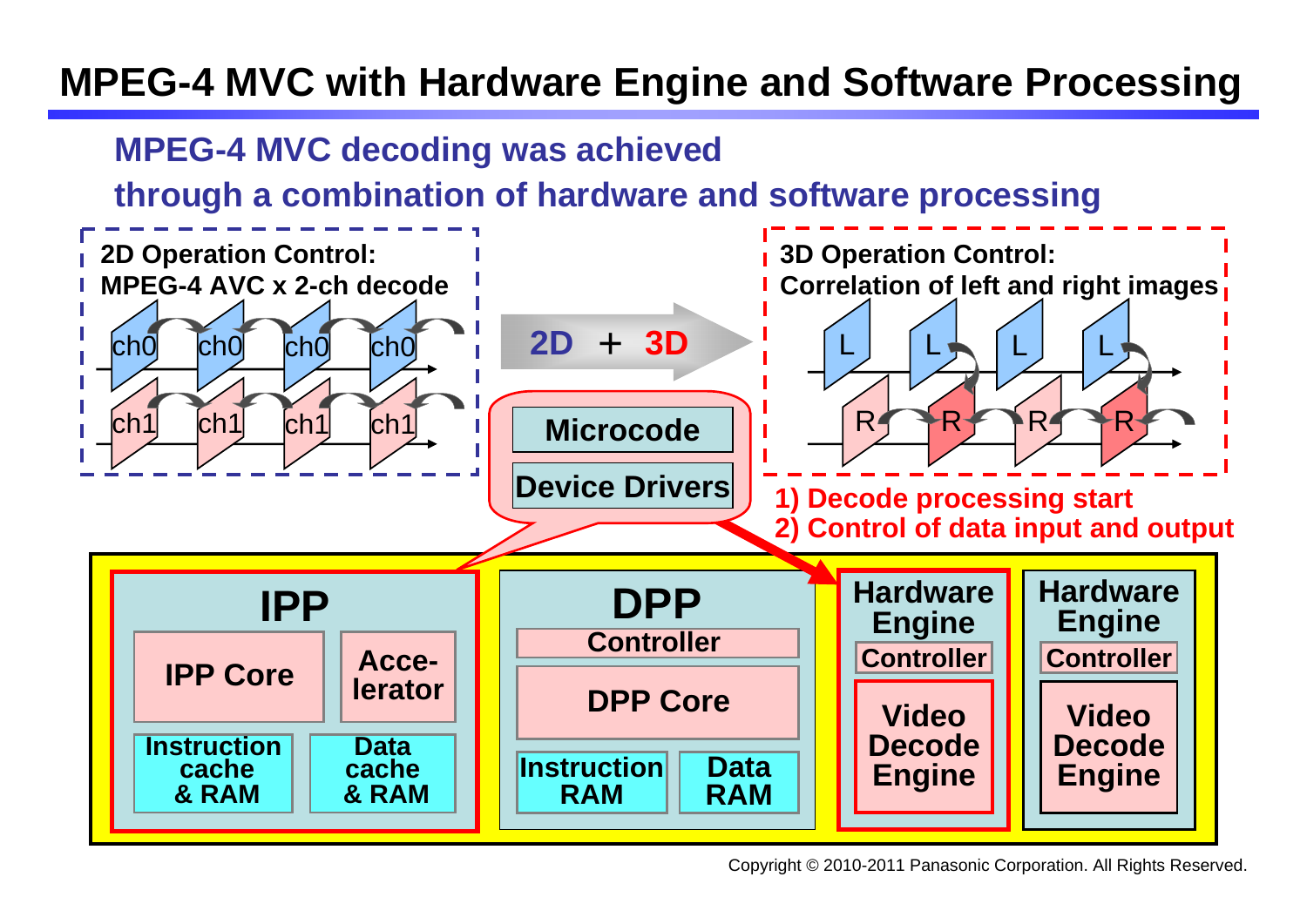### **Improvement of Blu-ray Recorder through LSI Integration**

#### **Enhanced UniPhier delivers compact chassis and low power**

*2006 Year 2D Model 2006 Year 2D Model* **3D** *3D Model 3D Model* 

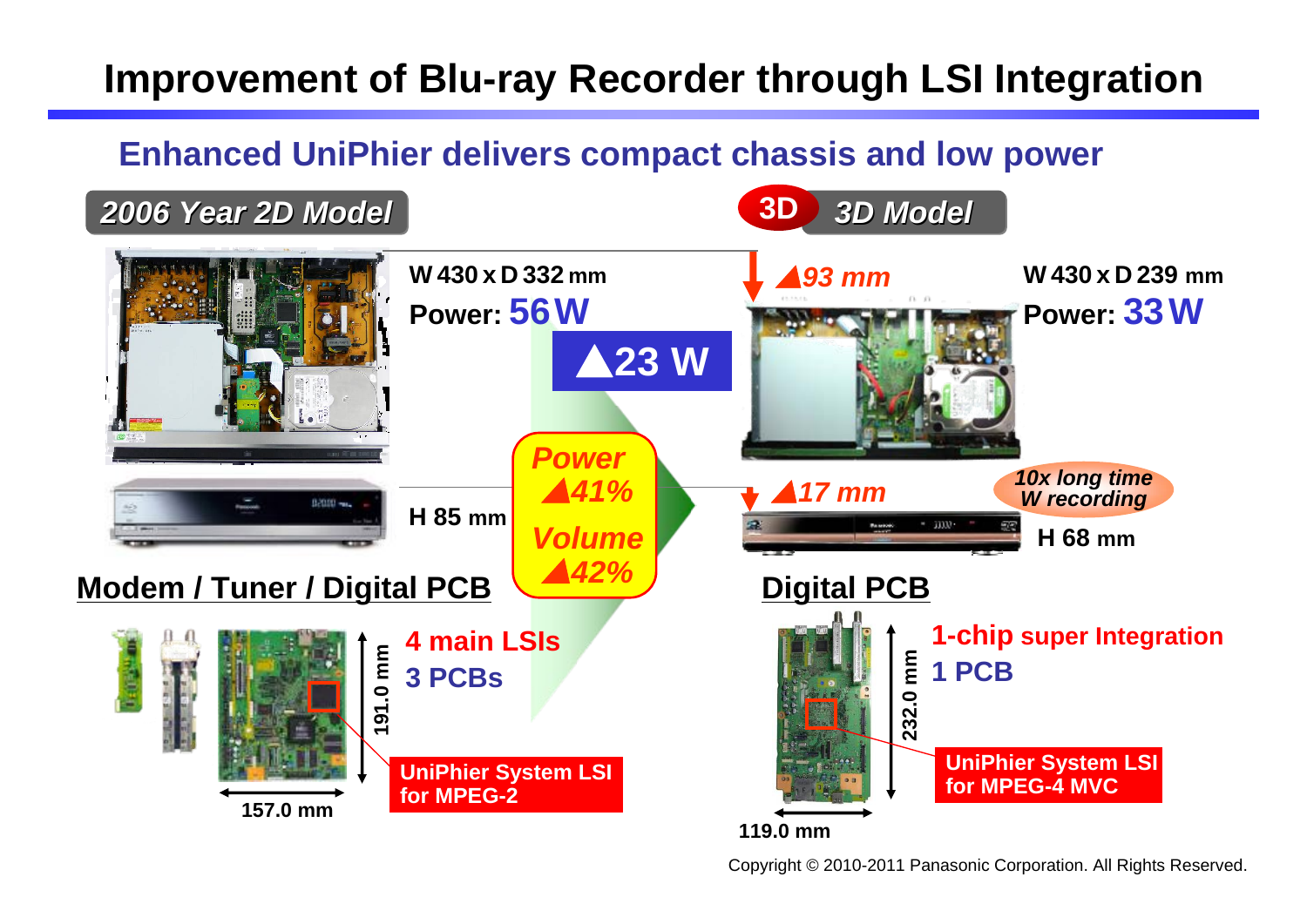## **System Emulator for Microcode Development**

#### **System emulator was used for**

- **1) Microcode development in parallel with the LSI development**
- **2) Verification of system LSI**
- **3) Confirmation of system validity and necessary performance**

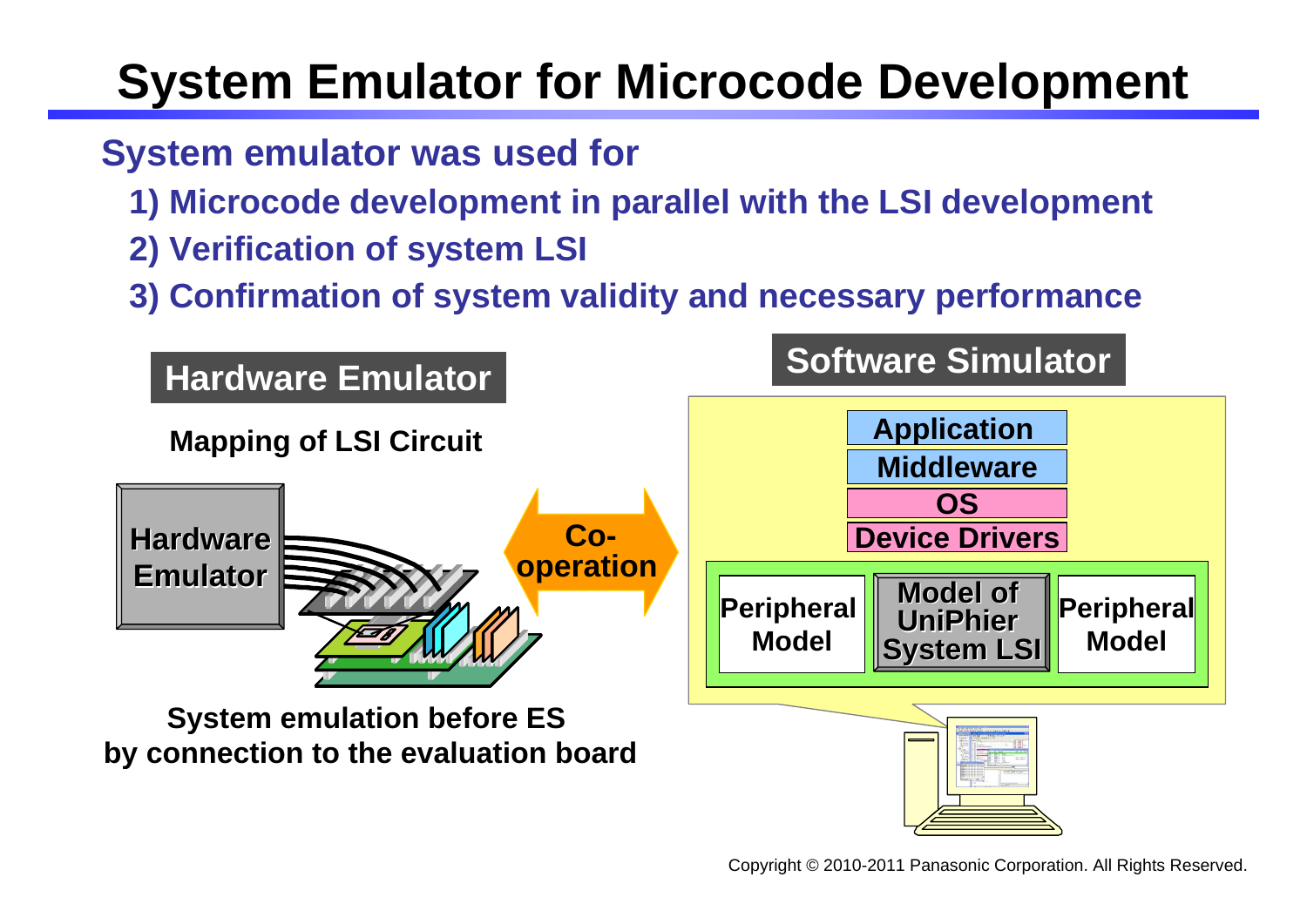## **Conclusion**

**We continue to evolve the UniPhier for future applications, 4k2k, glasses-less 3D, network and more future 8k4k**